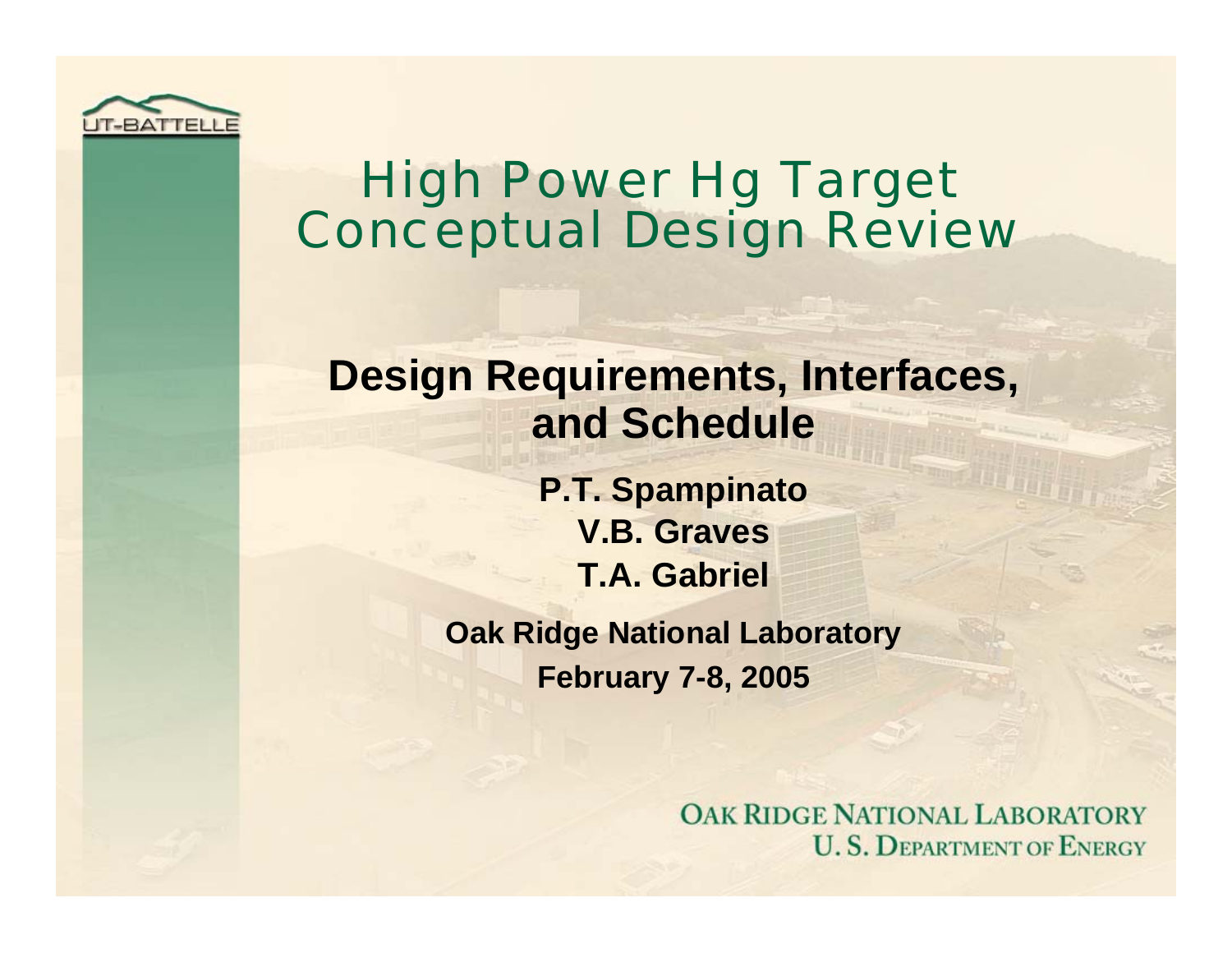## Design Requirements for the High Power Hg Free-jet Target Experiment

• **The Hg target system is part of the proof-ofprinciple experiment to investigate the interaction of a proton beam, high magnetic field, and a freejet Hg target**



**OAK RIDGE NATIONAL LABORATORY U. S. DEPARTMENT OF ENERGY**

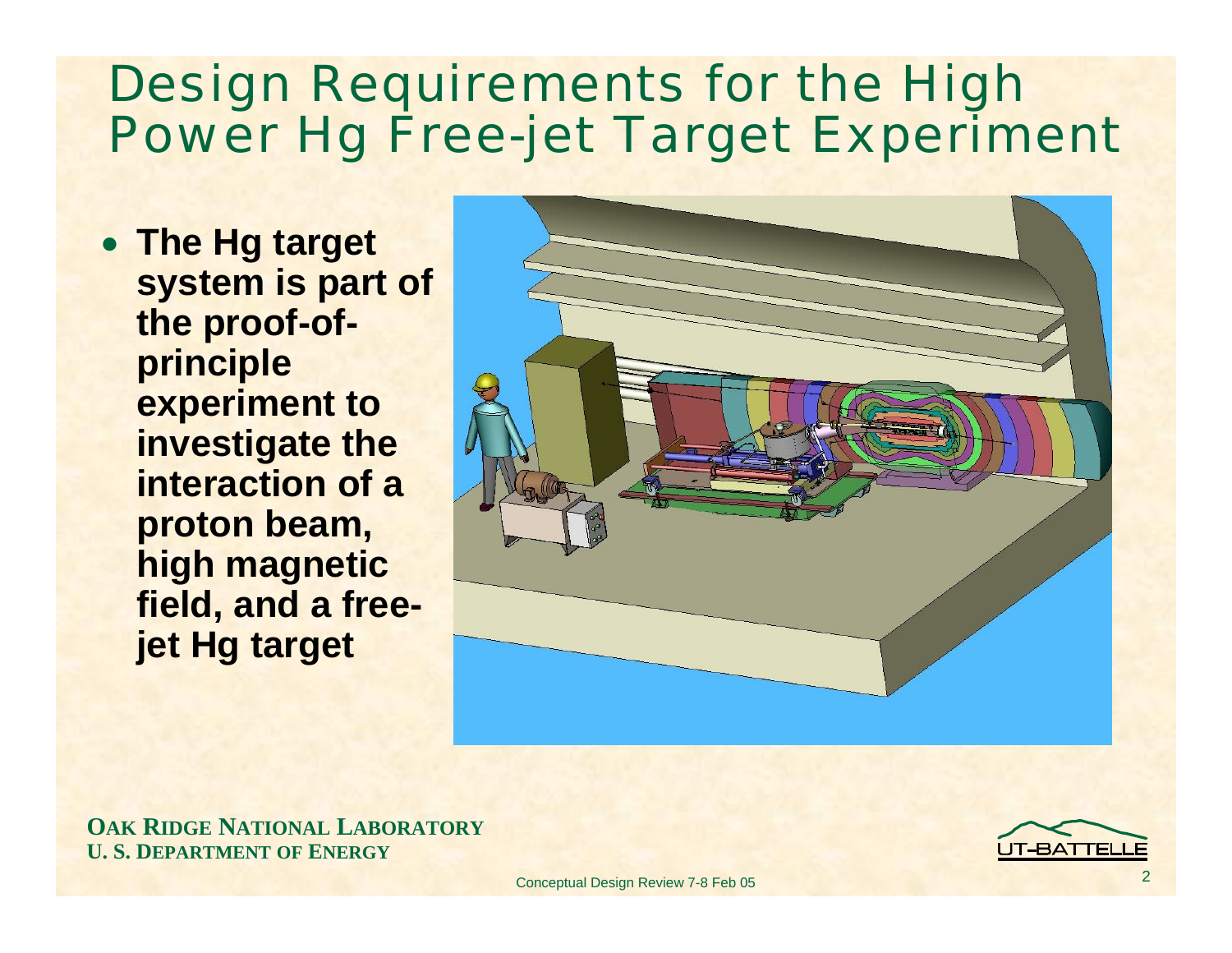#### The target system delivers a free (unconstrained) jet of Hg into a 1 atmosphere environment of air

- **1-cm diameter jet, delivered every 30 minutes**
- **Full-beam interaction length is 30-cm**
- **24 GeV, 1 MW proton beam, <20x1012 ppp**
- **Beam line is 121-cm (47.6") above tunnel floor**
- **Up to 100 pulses for the CERN test, 500 pulses for systems tests**
- **15 Tesla field**
- **1-sec steady state jet during the magnet peak field (unresolved)**

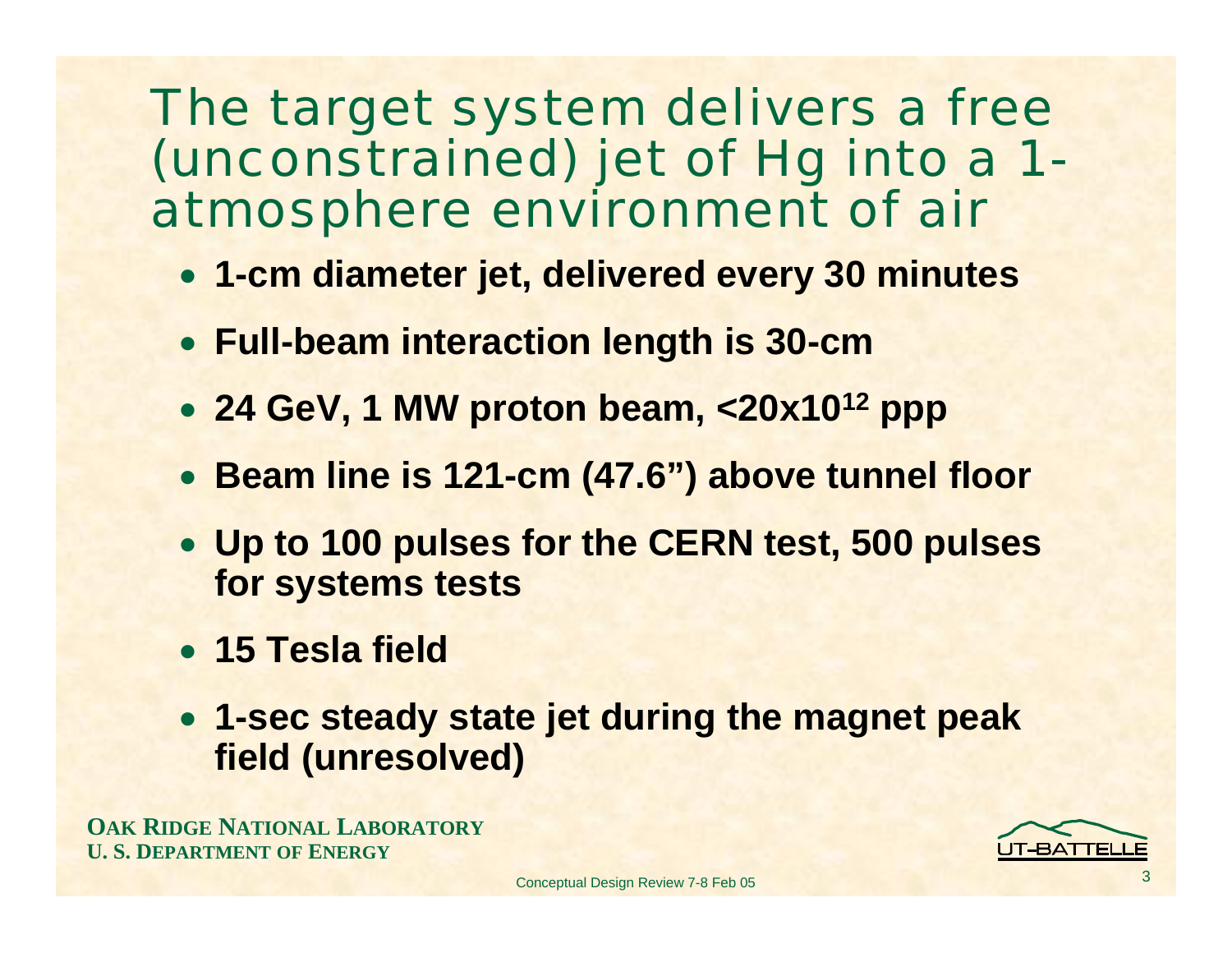## Magnetic Field Profile

#### • **Peak field has a 1 second flat top at t = 9.5 s**

Parameters of Pulse Coil Precooled to 69 K and Energized at 600 V to 7200 A 100  $T[K]$ **Peak Field**90  $R$  [m $\Omega$ ]  $R$  $1/100$ 70  $60$  $V/10$ 50 30 Q [MJ] 20 10  $\Omega$  $\mathcal{R}$ 9 12 15 Seconds

Bob Weggel's 10-14 analysis of the LN2 magnet operation

**OAK RIDGE NATIONAL LABORATORY U. S. DEPARTMENT OF ENERGY**

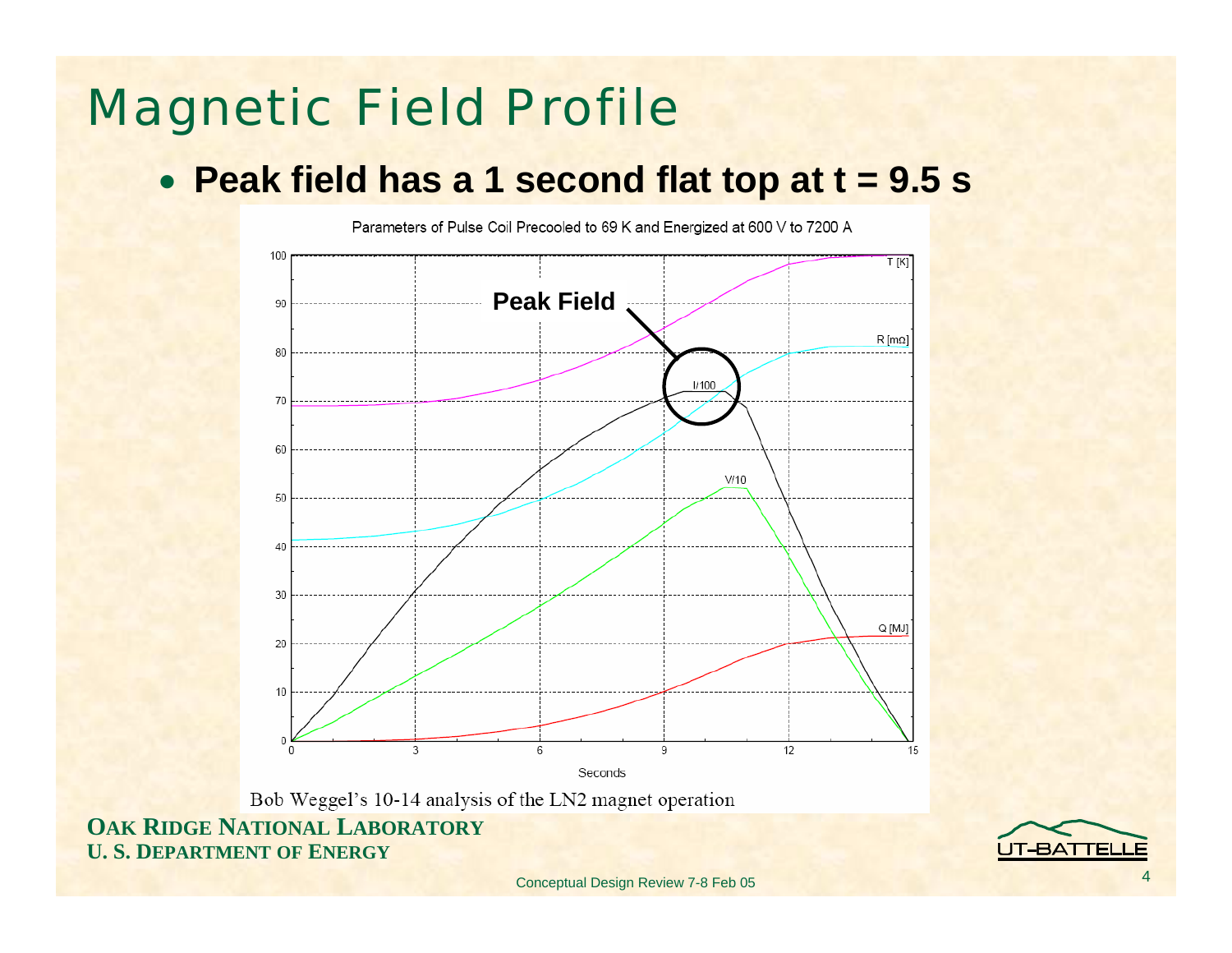#### **Geometry**



- **Jet to beam is 33 millirad(1.89°);** *jet to magnetic axis is 100 millirad (5.73°)*
- **The PB crosses the jet centerline at Z=0, which is also at 15 T in the center of the solenoid**

#### **OAK RIDGE NATIONAL LABORATORY U. S. DEPARTMENT OF ENERGY**

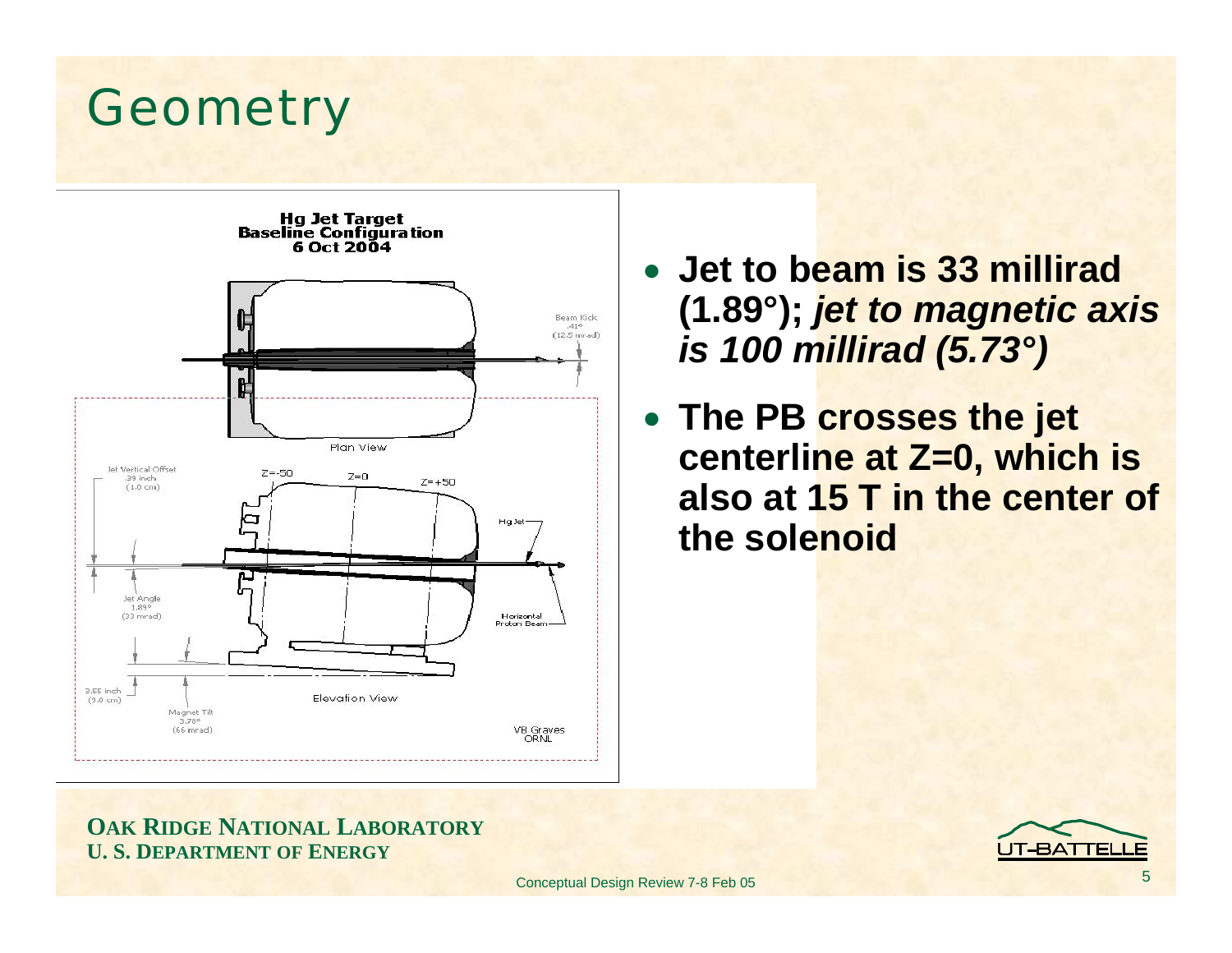# Stray Field Plot

• **The 15 T field is very localized but there are substantial stray fields 2**



 $(xyz_0, xyz_1, \log (xyz_2))$ 

**Magnetic field distribution: the axes are in meters; the rectangle is one half of the solenoid.** 

- **The volume within the conductor is > 9.7 T (red), > 6.1 T (orange).**
- The field at  $Z=0$ ,  $R=0.6$  is  $>0.6$  T, at  $R=1.0$  (base support structure),  $B>0.1$  T (1000 G).
- The field at **Z**=-2.5, **R**=0.4 (pump motor) is 0.03<B<0.07 T (300-700 G).

**OAK RIDGE NATIONAL LABORATORY U. S. DEPARTMENT OF ENERGY**

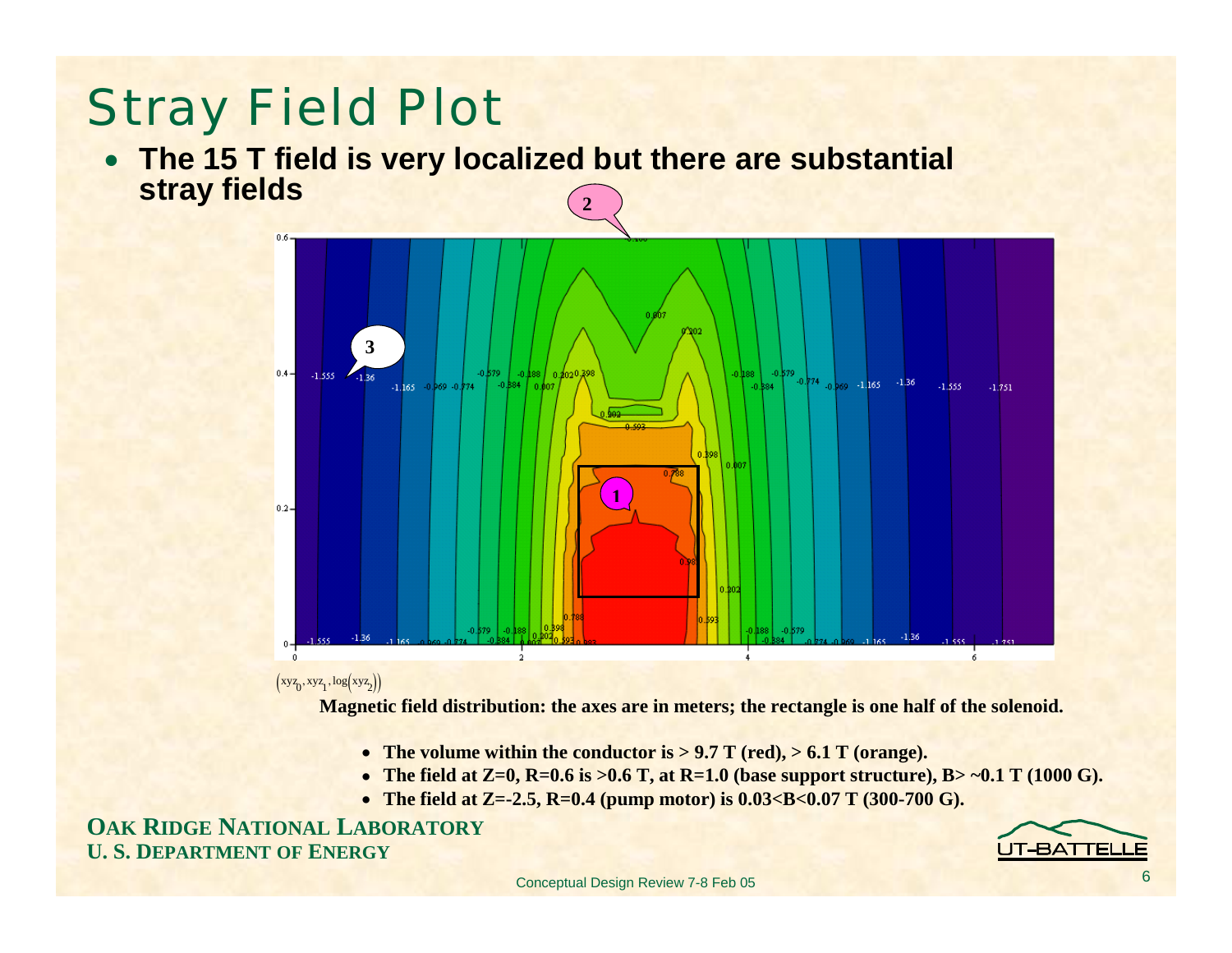## Req'mts (cont.)

- **Environment - primary and secondary containments have air at 1 atmosphere**
	- − **Air activation is not an issue since the air is not purged after each pulse and 1 hour of waiting is sufficient for decay**
	- **May require cartridge filtration like the WNR Bubble Test Loop**
- **Both containments are designed for 1 atmosphere overpressure**



**OAK RIDGE NATIONAL LABORATORY U. S. DEPARTMENT OF ENERGY**

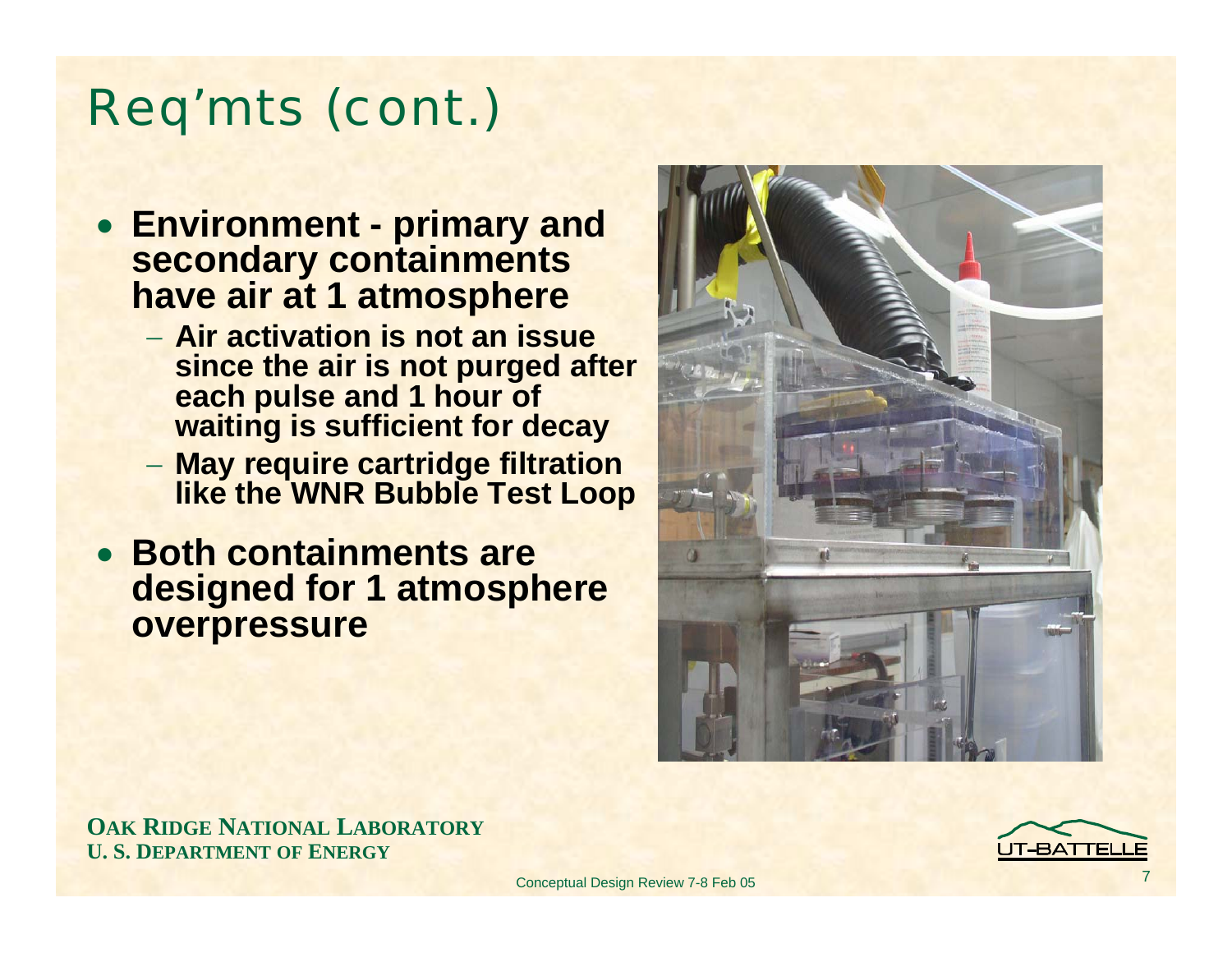## Containment Schematic



#### **OAK RIDGE NATIONAL LABORATORY U. S. DEPARTMENT OF ENERGY**

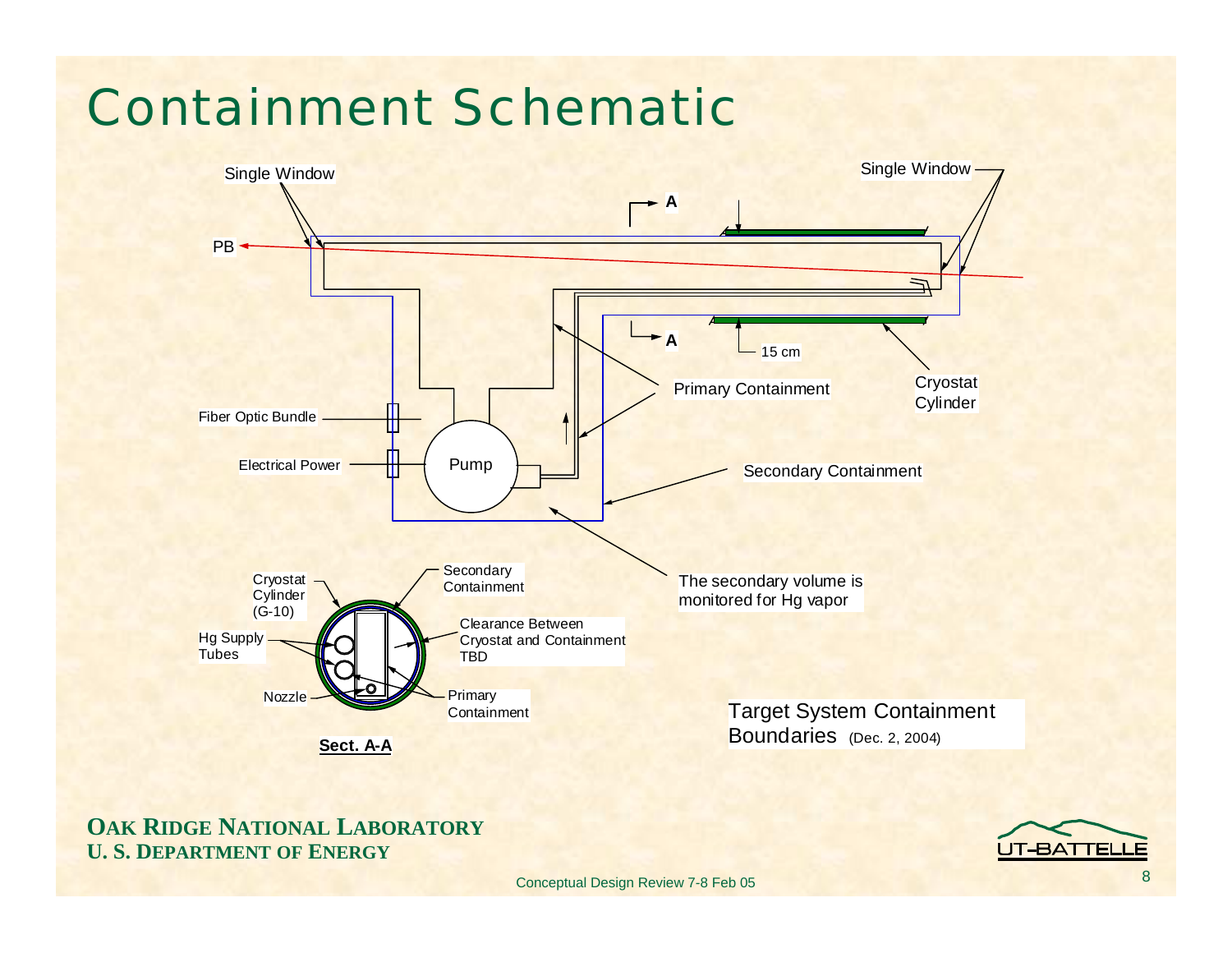## Target Containment is Designed To Meet ISO 2919 (per CERN)

#### *ISO 2919 "Classification of Sealed Source Performance" Table 2, Class 2*

- **Temperature: -40º C (20 minutes), +80º C (1 hour)**
- **External Pressure: 25 kPa absolute (60 psi) to atmospheric**
- • **Impact: 50 grams from 1 meter, or equivalent imparted energy**
- **Vibration: 3 times 10 minutes, 25-500 Hz at 49 m/s2 (5 g<sub>n</sub>, acceleration maximum amplitude)**
- **Puncture: 1 gram from 1 meter, or equivalent imparted energy**

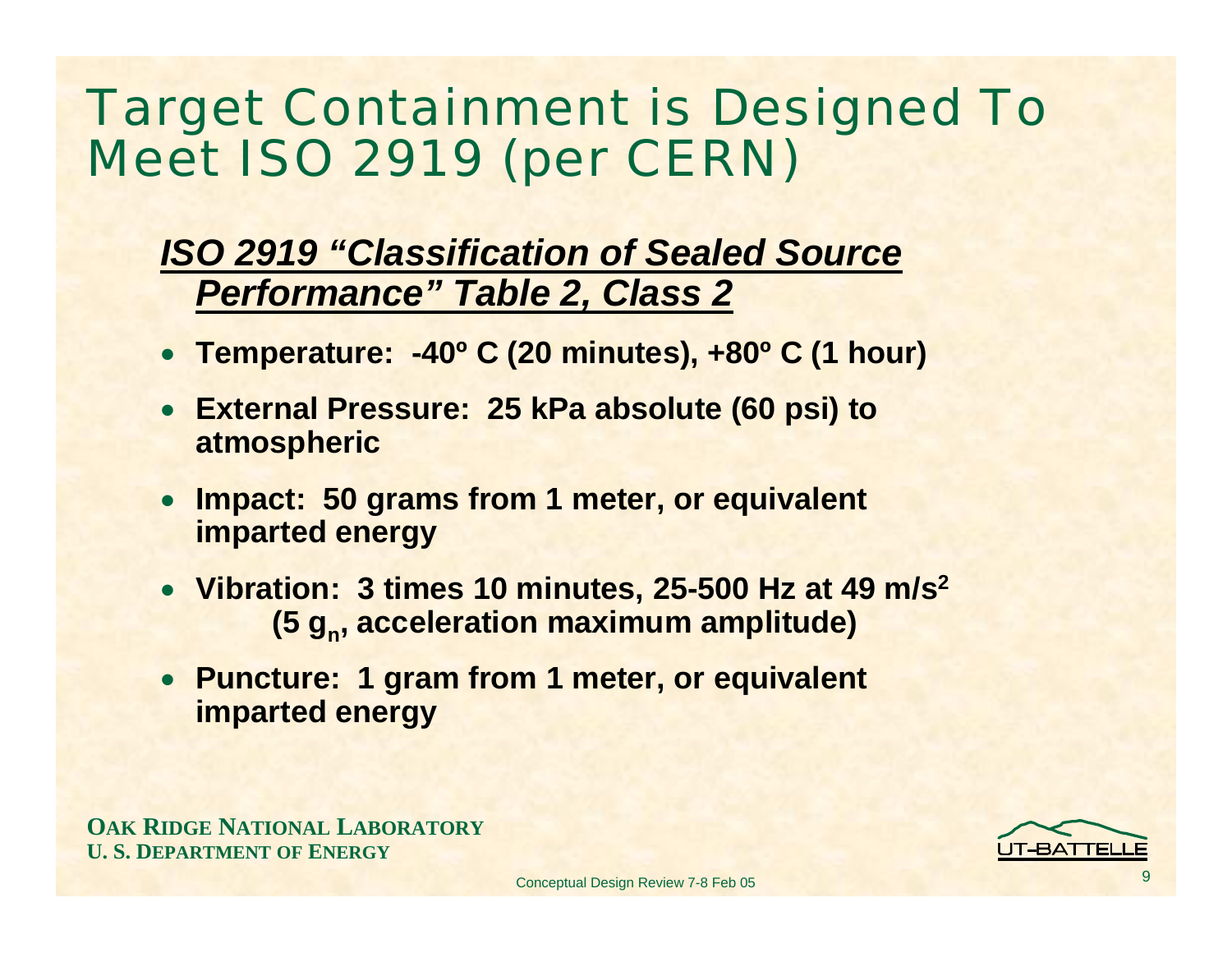# Requirements (cont.)

- **Target system materials shall be stainless steel type 316 or 304, but …**
- **Base support structure may be fabricated from painted carbon steel or aluminum**
- **Gaskets shall be non-reactive with Hg and radiation tolerant to 10<sup>4</sup> rads**
- **Operating temperature of the Hg shall be from 20°C to 100°C**
- **Installation – align and insert the target probe into the solenoid bore within ±1.0 mm, and position the target/solenoid assembly to the beam line within ±0.5 mm** *(fiducials are to be located on the solenoid)*

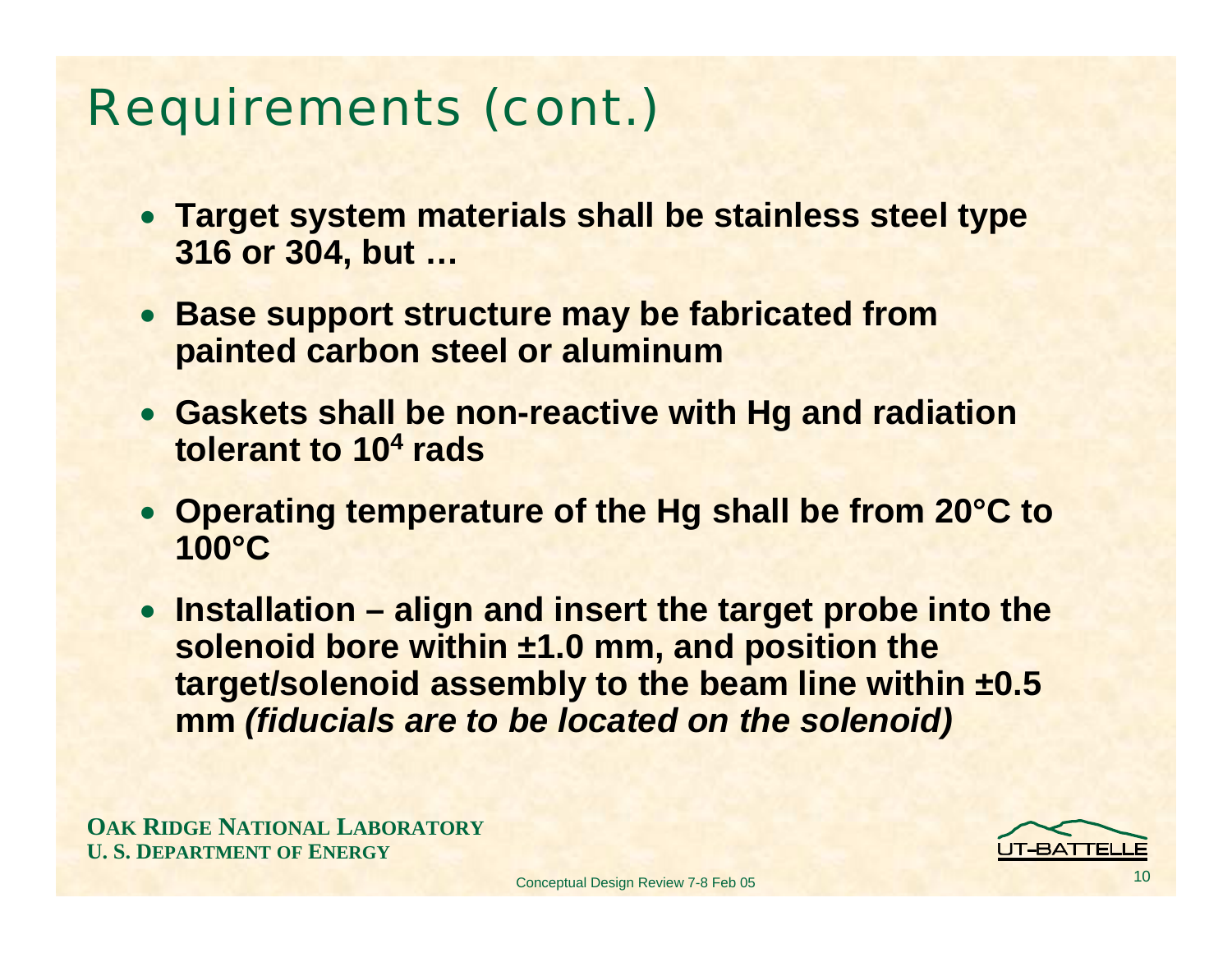#### Instrumentation

- **Hg vapor sensor to monitor the secondary containment atmosphere, with remote readout**
- **Temperature sensor to monitor mercury in the sump tank, with remote readout**
- **Position sensor on syringe to monitor Hg flow rate through cylinder**
- **Viewing window(s) on the sump tank for visual observation during system tests**

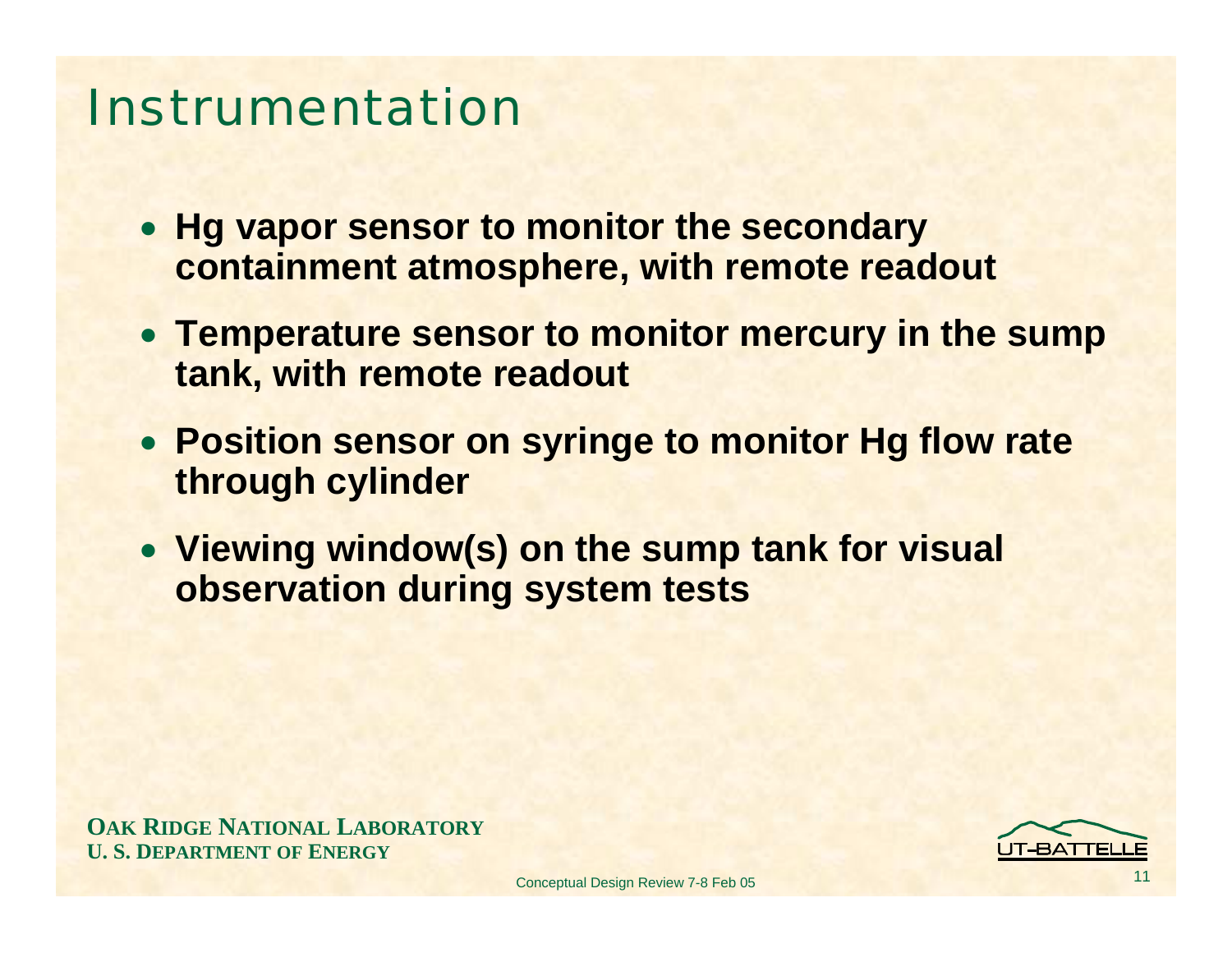### Other Req'mts

- **Filling/Draining Hg – vacuum pump or peristaltic pump**
- **Maintenance/Handling equipment is assembled hands on but maintained and operated with minimal contact by personnel**
- **Design Life – designed for 10,000 start/stop cycles**
- **Operating Cycle – up to 20 seconds of 1-cm jet every 30 minutes, up to the temperature limit of the Hg inventory**



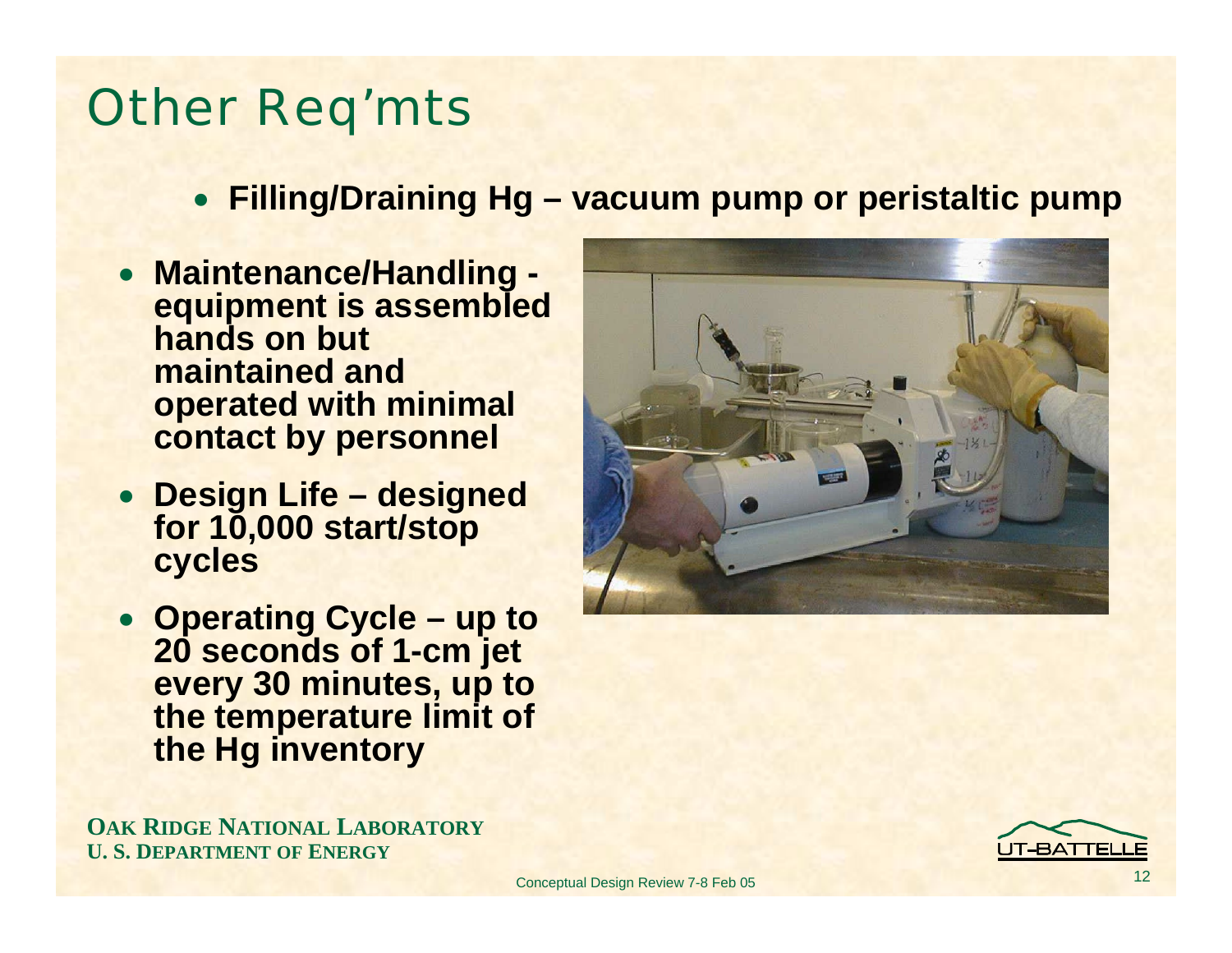#### Interfaces

- **Solenoid – the bore of the magnet positions the target cassette**
- **Proton Beam Windows – the upbeam and downbeam windows are mounted to the primary and secondary containments; Ti6Al4V alloy**
- **Optical Diagnostics – 3 windows, lenses, prisms located on the primary containment, fiber optic cables, and cable penetrations into the secondary containment**
- **Base Support Structure – base structure is shared with the solenoid**
- **Facilities – ORNL (TTF) for equipment testing, MIT (?) for integrated system tests, and CERN for the experiment**

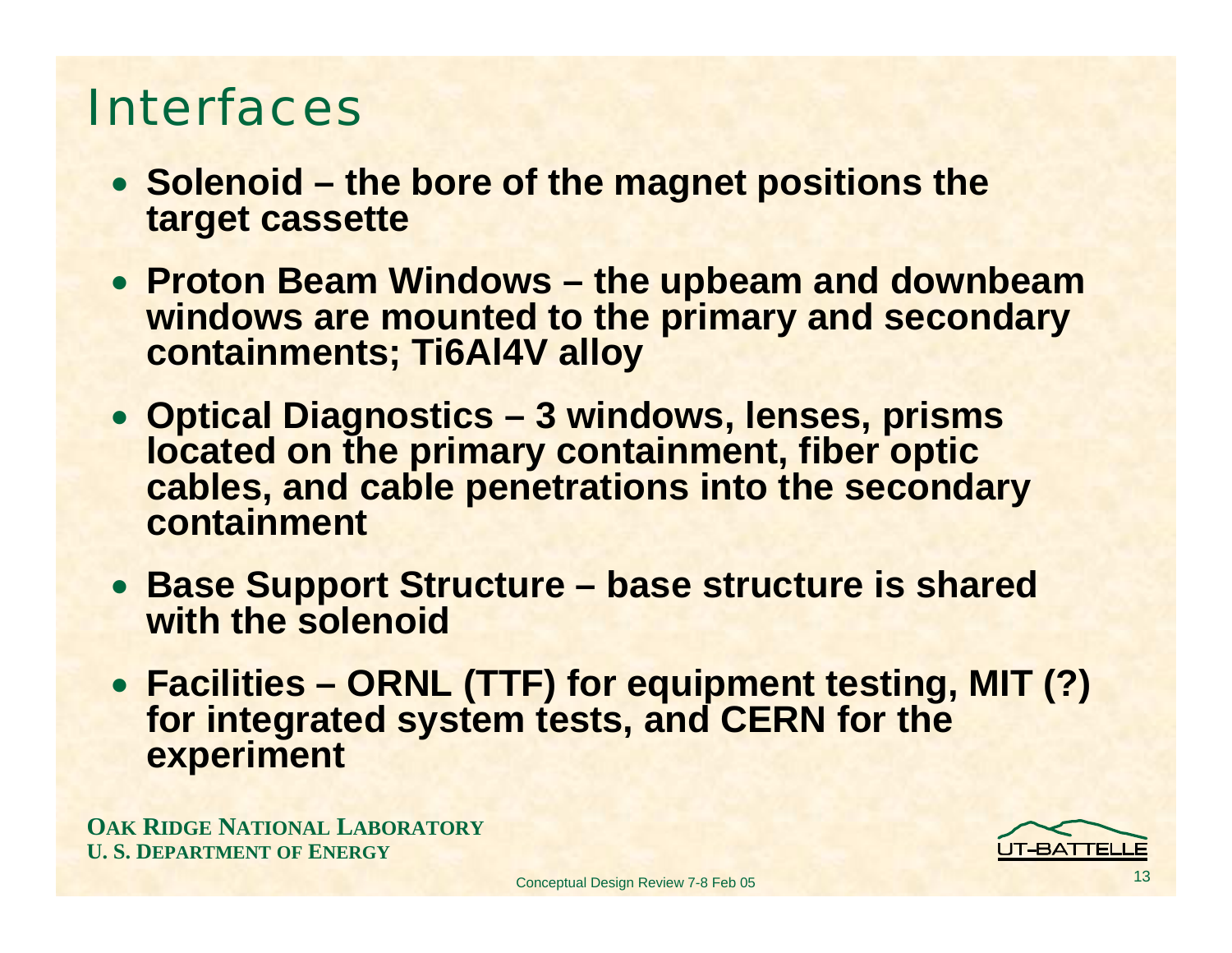#### Issues Yet To Be Addressed

- **Power supply/frequency for pump system at CERN**
- **Electrical cable … who provides ~50 m of length**
- **Labor for installation at MIT, CERN**
- **What are the safety concerns …**
	- − **Ventilation**

 $\bullet$ **…**

**Decommissioning/disposal**

**OAK RIDGE NATIONAL LABORATORY U. S. DEPARTMENT OF ENERGY**